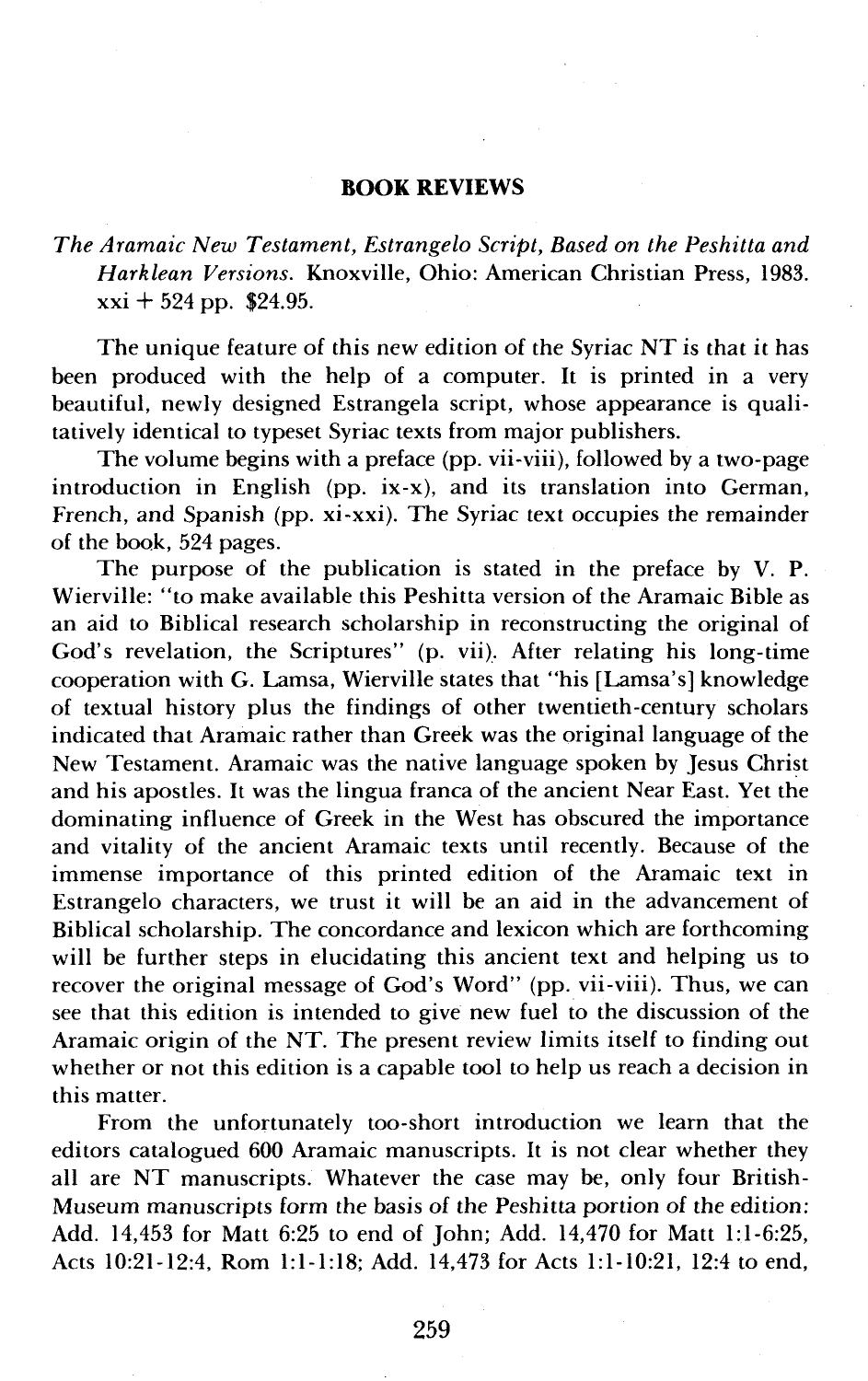James, 1 Peter, 1 John; Add. 14,475 for Rom 1:19 to end, 1 Corinthians through Hebrews.

No criteria are given why these particular manuscripts have been chosen from among other possible manuscript alternatives. It seems that the preference of the unnamed editors was for early (i.e., fifth-sixthcentury) manuscripts. It is unstated why some earlier chapters of Romans and nearly the entire book of Hebrews were selected from the tenth-century portion of manuscript Add. 14,475 (the dating is that given by W. Wright, *Catalogue of Syriac Manuscripts in the British Museum,* part 1 [1870], p. 87), and not from other earlier manuscripts at our disposal.

The introduction also mentions that the Harklean version has been used for the remainder of the NT books-2 Peter, 2 and 3 John, and Jude according to John Gwynn, *Remnants of the Later Syriac Versions of the Bible* (1909); and Revelation from John Gwynn, *The Apocalypse of St. John* (1897), citing the Crawford manuscript.

The decisive feature of this edition is the lamentable absence of a critical apparatus. In this regard, it shares the place with other presently available Syriac Bible editions such as the one by Samuel Lee, the Urmia and Mosul editions, and the NT in Syriac by the British and Foreign Bible Society prepared by G. H. Gwilliam. For the Gospel portion, Gwilliam made use of the text he established in his critical edition of the Gospels, *Tetraeuangelium Sanctum* (1901). The difference as compared to these editions is that the present edition follows specific manuscripts which are readily available on microfilm. At least, we need not guess as to the manuscript background. From the introduction, it appears that the text printed in any given portion is that of *one single* manuscript, except where it is defective.

The printed text has some peculiarities. Apart from the dots differentiating Resh and Dalath and the plural dots, there is no other diacritical point or accent/punctuation mark in the entire NT. Why these have been left out can only be guessed. Possibly no rules were formulated as to what to include or to exclude, and the shifts in manuscripts would have made evident the manuscripts' varying pointing preferences and given the edition an uneven appearance. Or, it may have been decided to give the text an older, "pre-diacritical" appearance by leaving the diacritics and punctuation marks out. The net result is the same ambiguity which has troubled the ancient native Syrian writers and which has led to the creation of these reading helps. To leave out the accents and diacritics means that we deprive ourselves of the particular understanding of the Syriac text as perceived by writer and/or copyist. Further, it makes some aspects of the Syriac verbal system more difficult to discern and to evaluate (along the lines of F. Rundgren, "Das altsyrische Verbalsystem," *Uppsala Universitets Arsskrift* 11 [1960]: 49-75) when no differentiation between the homographs p<sup>ec</sup>al pt sg m and p<sup>ec</sup>al pf sg 3m is indicated. For comparison, it should be noted that the Peshitta Institute in Leiden, The Netherlands, has allowed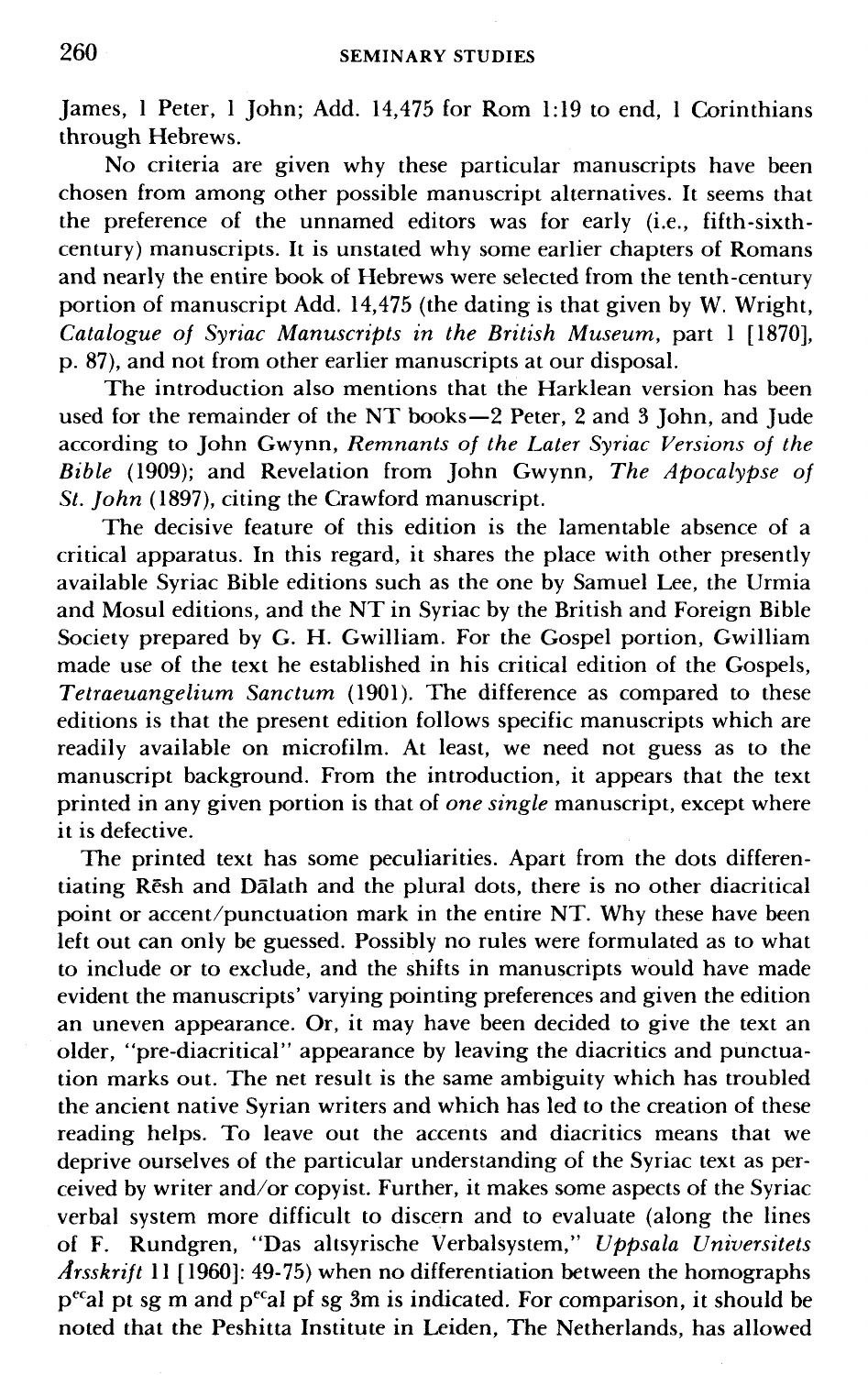for their Syriac OT the practical minimum of homograph differentiation: a dot above the word in the case of demonstratives which can be confused with independent personal pronouns,  $p^{ec}$ al pt sg m, the pronominal suffix sg 3f **m** , and when needed for the intensive conjugations and for other homographs whose meaning from the context is not clear. Punctuation is reduced to a single dot. This or a similar procedure, even if not perfectly ideal, would do more justice to the scriptural heritage of the Syrian church. For unvowelled reading training, however, this present edition is an excellent tool.

The reviewer has checked the work in a few passages in Revelation (1:10, 7:2-9, 13:8). The Crawford manuscript printed in Gwynn's edition of the Apocalypse has been used (the same as used by the editors). In addition, manuscript Mardin Orth. 35, published by A. Vööbus, *The Apocalypse in the Harklean Version* (1978) has been collated. Both manuscripts come from approximately the same period (twelfth-thirteenth century). Only the most important variants are quoted to illustrate the point, the remainder being merely summarized. The following sigla are used in the review: "A" for the printed text of the edition reviewed, "C" for the Crawford manuscript underlying the edition in Revelation, "M" for the manuscript Mardin Orth. 35. Additional qualifiers following "C" and "M" denote whereon my observations are based: "(facs)" when using the photographic reproductions in the books, "(print)" when using the typeset text in Gwynn's edition, "(text)" when referring to the reading in the text of "M," "(marg)" when referring to the marginal reading of "M" varying from the reading of the text of "M."

The following findings emerged:

*1) Differences exhibiled by "C" and "M"* 

|                  | Differences exhibited by "C" and "M"                        |  |                                                                                                                                                                                  |
|------------------|-------------------------------------------------------------|--|----------------------------------------------------------------------------------------------------------------------------------------------------------------------------------|
| <b>Rev. 1:10</b> | $C(print)$ A<br>M(facs, text)<br>M(facs, marg) (sic) مەدىكە |  | on the first day of the week'' ⊏⊾המה היה בצבא<br>on the Lord's day'' شبہ اسکہ اسک<br>"on the first day of the week"                                                              |
| <b>Rev. 7:2</b>  | $C(facs)$ A<br>M(facs)                                      |  | seal" synonyms were used<br>$\left\{\begin{array}{l}\n\text{``seal''}\n\end{array}\right\}$ synonyms were used                                                                   |
|                  | $C(facs)$ A<br>М                                            |  | רכא "raised"/"loud" (voice)<br>omitted                                                                                                                                           |
| Rev. 7:4         | $C(facs)$ A                                                 |  | he number of the sealed المحمد المتعلم المتعالى<br>ones"                                                                                                                         |
|                  | $M(facs)$ $\alpha$ לאלמה החול                               |  | "the number of those who<br>have been sealed"<br>The substantivated passive par-<br>ticiple in C has been expressed<br>by a demonstrative followed<br>by a relative clause in M. |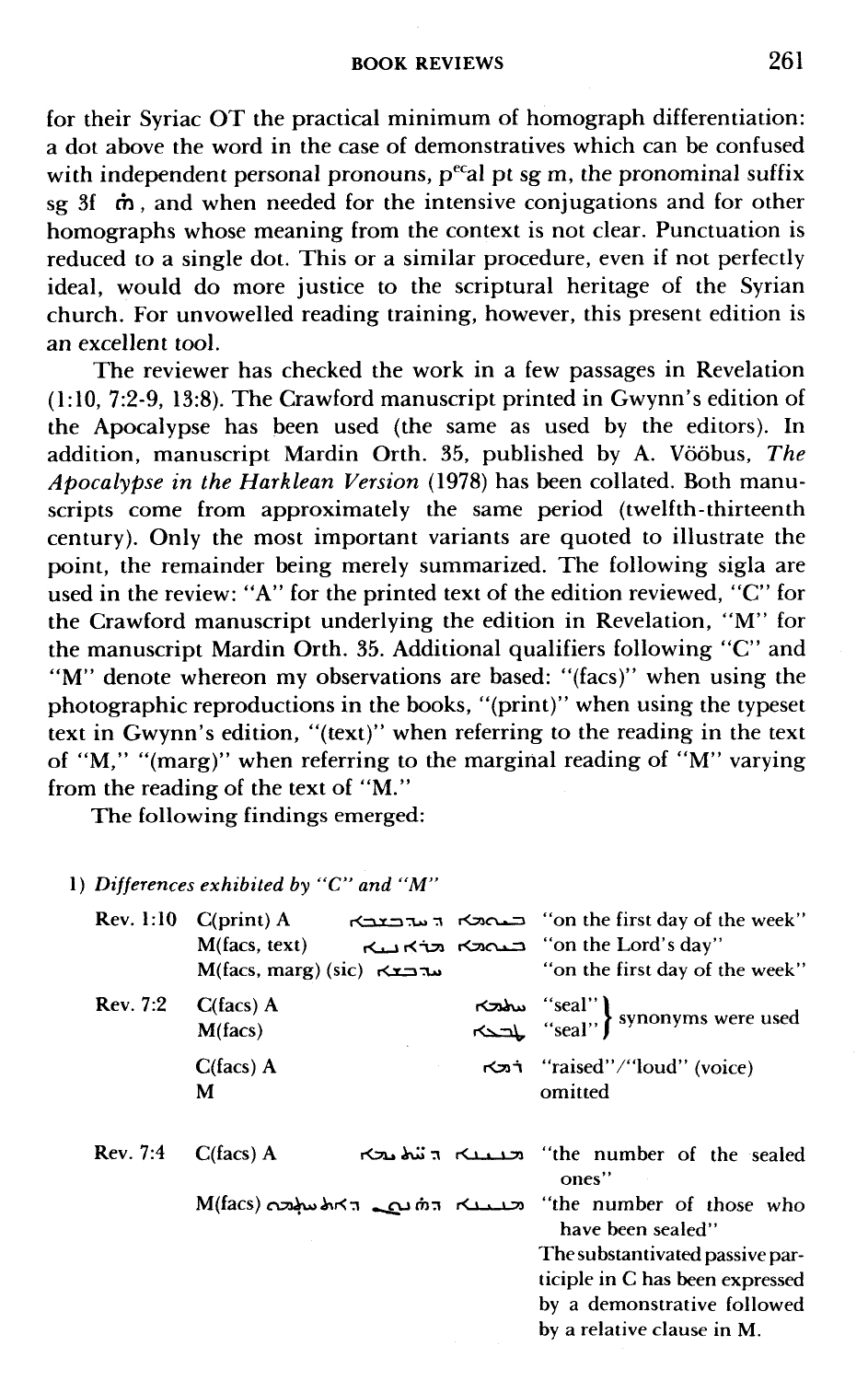SEMINARY STUDIES<br>"in the heaven" (בצבע "in the heaven" (print) A "in the heaven"<br>"in the mids" (באבארא). דרס נבא דרכא את לא באמא") ''in the heaven'' **caxaxa come case cases'''**<br>au 6 hr **AU 6 hraz (xAN). הרחנב**> הרגא את M(facs) m having a tail of blood" (Greek misunderstood)

Further differences are in status, numerus, perfect/participle pointing, possessive and gentilic expression, spelling, word order, transposition, in vocabulary beyond that already quoted, and in the presence, absence, or interchange of conjunctive **c\** and 3 .

The variants in this category are of importance to judge the manuscript's relationship with the Greek, an item of major relevance, especially in the Harklean version.

**2)** *Instances where the editors copied incorrectly from manuscript C into the text of the edition (A)* 

| <b>Rev. 7:3</b> | $C(facs + print)$                                                                        | האדרס (verb). The $\kappa$ is in the fac-      |  |
|-----------------|------------------------------------------------------------------------------------------|------------------------------------------------|--|
|                 | A                                                                                        | a to simile and in the typeset text of         |  |
|                 |                                                                                          | Gwynn, but not in this edition. The            |  |
|                 |                                                                                          | meaning of the word is the same, but           |  |
|                 |                                                                                          | the spelling is different. Compare             |  |
|                 |                                                                                          | another form of the same verb in the           |  |
|                 |                                                                                          | where it , where it , where it                 |  |
|                 |                                                                                          | has been correctly copied.                     |  |
| Rev. 7.9        | C(facs)<br>محمدهم                                                                        | "and thereafter"                               |  |
|                 | $\begin{bmatrix} \text{C(print)} & \text{C+} \ \text{C+} & \text{C+} \end{bmatrix}$<br>A | "thereafter" in both cases                     |  |
|                 |                                                                                          | The copula "and" ( $\alpha$ ) has been omitted |  |
|                 |                                                                                          | in the last two cases. Gwynn has a note in     |  |
|                 |                                                                                          | his edition "Correct by prefixing $\alpha$ .—  |  |

The mistakes in category 2 have to do with the reliability of input and ultimately with the reliability of the edition. They indicate insufficient final proofreading against the manuscripts. The first-mentioned mistake cannot be caught by the computer's Syriac spelling checker, if existing, because other forms of the same verb occur elsewhere in the edition with and without  $\boldsymbol{\kappa}$ (e.g., with **r<** also Rev. 9:1; without **ri** Rev. 6:6, Mark 16:18, Luke 10:19, 11:7). The second mistake, the omission of  $\alpha$ , cannot be caught either, because the Syriac passage makes sense without the conjunction, but it is interesting to compare it with the Greek.

accidentally omitted in printing" (p. 58).

Some of the variants in these two manuscripts are also found in other manuscripts (for details, consult Gwynn's *Apocalypse*) and reappear in the